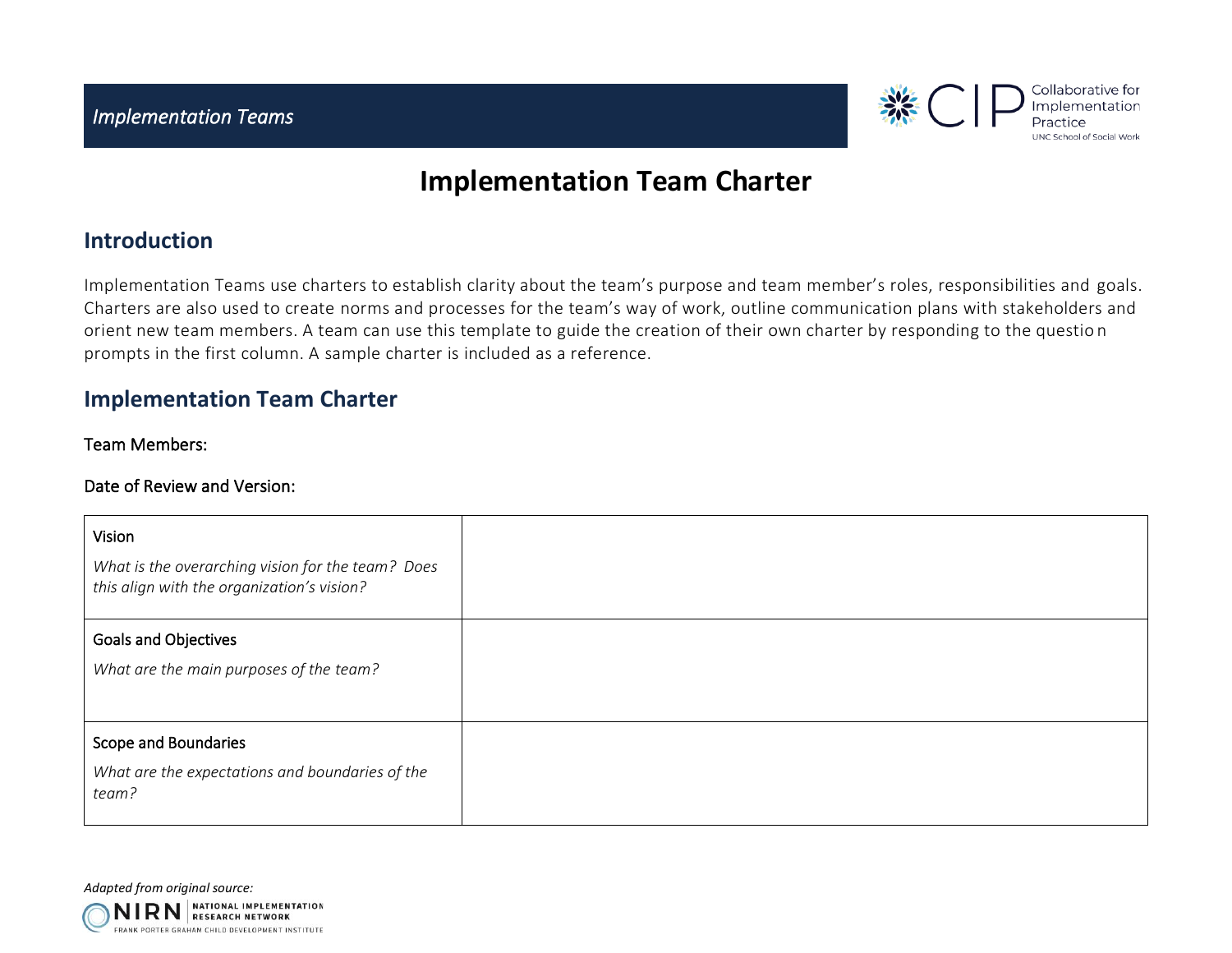| Roles, and Responsibilities                                                                                                         |  |
|-------------------------------------------------------------------------------------------------------------------------------------|--|
| Who participates in what ways?                                                                                                      |  |
|                                                                                                                                     |  |
| <b>Communication Protocols</b>                                                                                                      |  |
| How do team members communicate with each<br>other? How does the team communicate externally<br>with key stakeholders and partners? |  |
| <b>Available Resources</b>                                                                                                          |  |
| What resources (e.g., time, administrative support,<br>funding) are available to the team or project?                               |  |
| Authority and Influence and Decision-Making<br>Process                                                                              |  |
| How does the team make decisions? On what are<br>decisions based? Are there limitations?                                            |  |



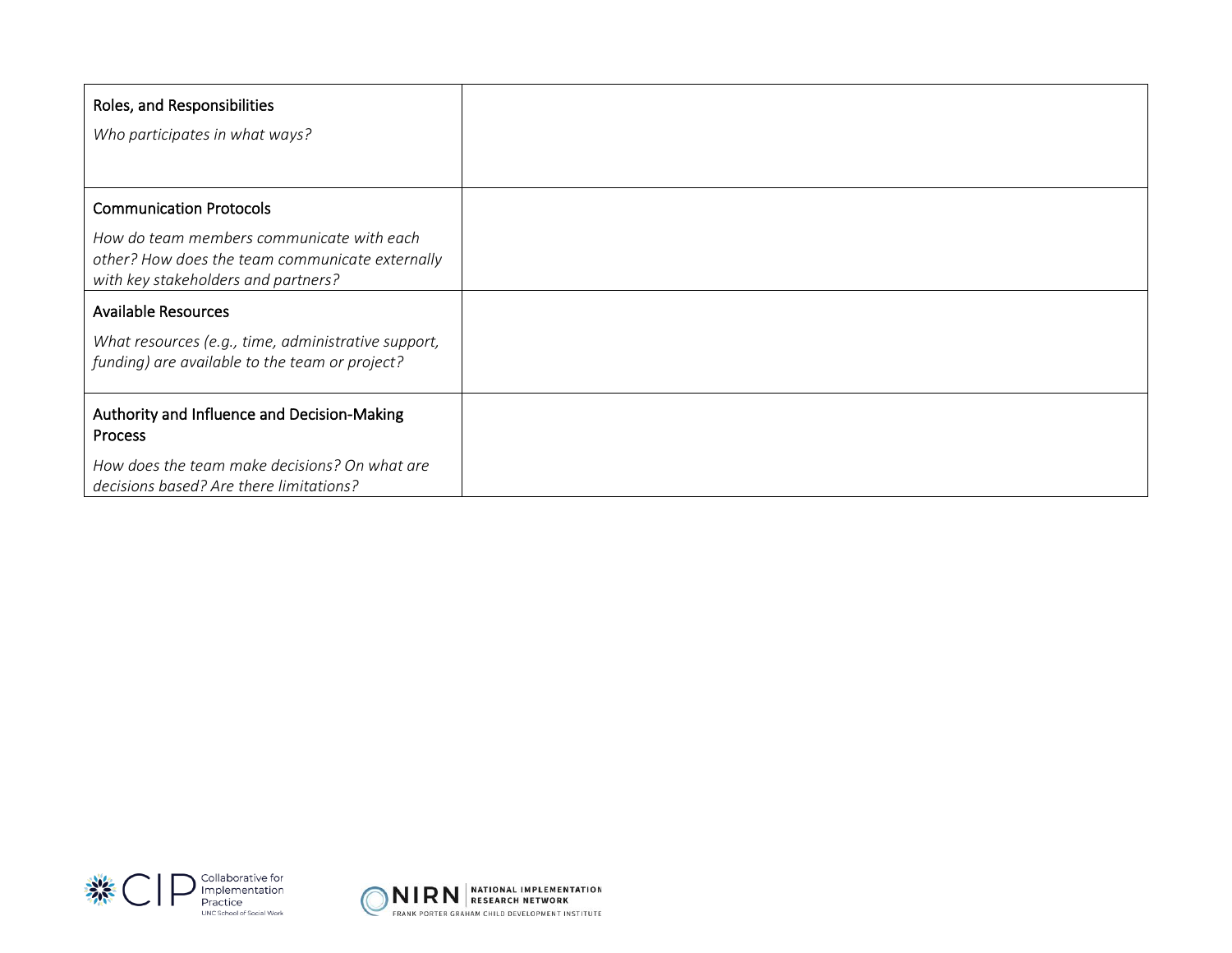## **Implementation Team Charter – Sample**

| Vision<br>What is the overarching vision for the team? Does<br>this align with the organization's vision? | The Implementation Team will develop a flexible model and the needed infrastructure to ensure<br>products can be effectively implemented to achieve contract deliverables.                                                                                                                                                                                                                                                                                                                                                                                                                                                                                                                                                          |
|-----------------------------------------------------------------------------------------------------------|-------------------------------------------------------------------------------------------------------------------------------------------------------------------------------------------------------------------------------------------------------------------------------------------------------------------------------------------------------------------------------------------------------------------------------------------------------------------------------------------------------------------------------------------------------------------------------------------------------------------------------------------------------------------------------------------------------------------------------------|
| <b>Goals and Objectives</b><br>What are the main purposes of the team?                                    | Identify needed infrastructure for facilitation of intervention through the use of<br>$\bullet$<br>Implementation Science.<br>Develop a plan for needed infrastructure by July 2018.<br>$\bullet$<br>Serve as a mechanism for addressing implementation challenges that arise.<br>$\bullet$                                                                                                                                                                                                                                                                                                                                                                                                                                         |
| <b>Scope and Boundaries</b><br>What are the expectations and boundaries of the<br>team?                   | Expectations:<br>Prioritize Implementation Team work as necessary for achieving the vision and goals<br>$\bullet$<br>Be prepared to participate<br>$\bullet$<br>Respect voices that encompass a variety of talents and perspectives<br>$\bullet$<br>Engage in honest dialogue<br>$\bullet$<br>Respect decision making process<br>$\bullet$<br>Review relevant data information to make informed decisions<br>$\bullet$<br>Support team decisions<br>$\bullet$<br>Facilitate alignment and coherence<br>$\bullet$<br>Determine who/what/when of decisions but leave the "how" to offices/staff or partners<br>$\bullet$<br>Recognize limitations in staff, funding, context (political, financial climate) to implement<br>$\bullet$ |
| Roles, and Responsibilities<br>Who participates in what ways?                                             | Executive Leadership Team (ELT) Champion<br>Sits on agency Executive Leadership team and reports to CEO.<br>Leads vision/sets non-negotiables for executive leadership;<br>$\bullet$<br>Supports Implementation Team by facilitating their work (e.g., removal of barriers,<br>$\bullet$<br>prioritization of their efforts);<br>Serves as communication link between Implementation Team and Executive Leadership<br>Team; and<br>Participates as an active member of the Implementation Team.<br>$\bullet$<br>Implementation and Stakeholder Team Leads<br>Co-leadership provided by one department chair and one community partner on the stakeholder<br>team who serve as key points of contact for the Implementation Team.    |



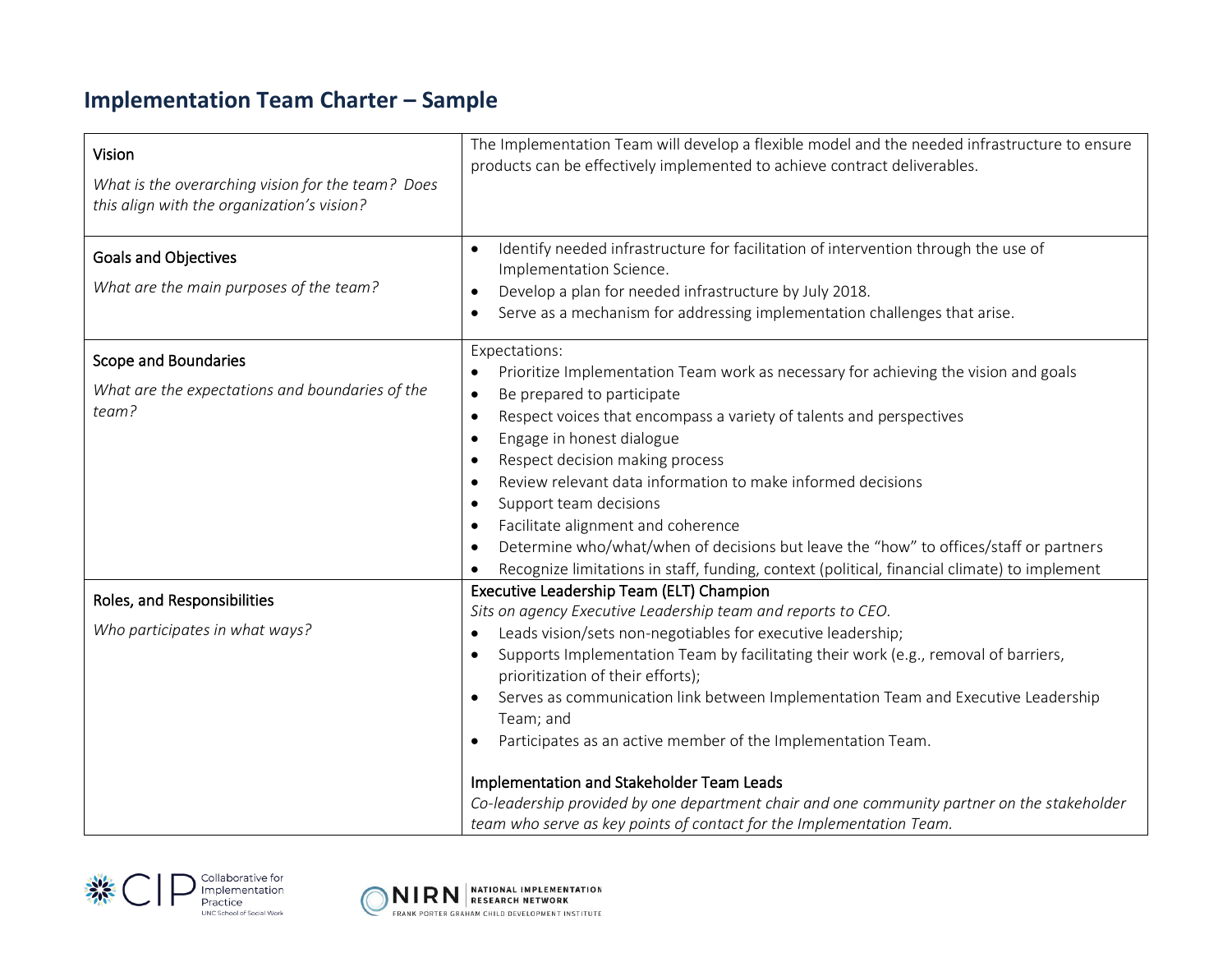|                                                 | Serve as primary contacts for Implementation Team and Stakeholder Team members for<br>questions, scheduling and feedback; and                               |
|-------------------------------------------------|-------------------------------------------------------------------------------------------------------------------------------------------------------------|
|                                                 | Liaise with NIRN consultants to coordinate work and receive coaching as needed.                                                                             |
|                                                 | <b>Implementation Team Members</b><br>Team members' agency roles align with the Implementation Team's mission. Staff have dedicated<br>time to participate. |
|                                                 | Attend weekly 60-minute meetings with full participation and use of meeting best practices<br>in meetings;                                                  |
|                                                 | Behave in an ethical, compassionate way;<br>$\bullet$                                                                                                       |
|                                                 | Commit to learning Implementation Science best practices and using them in their own<br>٠<br>work;                                                          |
|                                                 | Use data to drive decision making; and<br>$\bullet$                                                                                                         |
|                                                 | Provide expertise and alignment from voices across the field.<br>$\bullet$                                                                                  |
|                                                 | <b>Stakeholder Team Members</b>                                                                                                                             |
|                                                 | The Stakeholder Team includes members of the Implementation Team, as well as other agency                                                                   |
|                                                 | staff and community partners (including a parent advocate) who have a vested interest in or will                                                            |
|                                                 | be impacted by the work of the Implementation Team.                                                                                                         |
|                                                 | Join the Implementation Team for 90 minutes every three weeks for shared work. These<br>joint meetings will replace the weekly Implementation Team meeting; |
|                                                 | Bring forward voices of other teams and projects within the organization and community in<br>the Implementation Team's discussion of infrastructure;        |
|                                                 | Commit to additional Implementation Science learning and use in their own work; and<br>٠                                                                    |
|                                                 | Provide feedback and input to Implementation Team's work.<br>$\bullet$                                                                                      |
|                                                 | Meet at a time and in a location that works best for community partners' availability                                                                       |
| <b>Communication Protocols</b>                  | Implementation Team Internal Communication                                                                                                                  |
|                                                 | Methods: Face-to-face, emails, meeting follow up notes.<br>$\bullet$                                                                                        |
| How do team members communicate with each       | Implementation Team Meetings:<br>$\bullet$                                                                                                                  |
| other? How does the team communicate externally | Prepare brief documentation for agenda topics if lead on topic<br>$\circ$                                                                                   |
| with key stakeholders and partners?             | Use agenda for meetings<br>$\circ$                                                                                                                          |
|                                                 | Send agenda 1 business day prior to meeting<br>$\circ$                                                                                                      |
|                                                 | Identify items on agenda that need a decision<br>O                                                                                                          |
|                                                 | Utilize standing agenda items as determined<br>$\circ$                                                                                                      |
|                                                 | Designate a note taker<br>$\circ$<br>Use common file location for notes (resources and decisions)<br>$\circ$                                                |
|                                                 |                                                                                                                                                             |



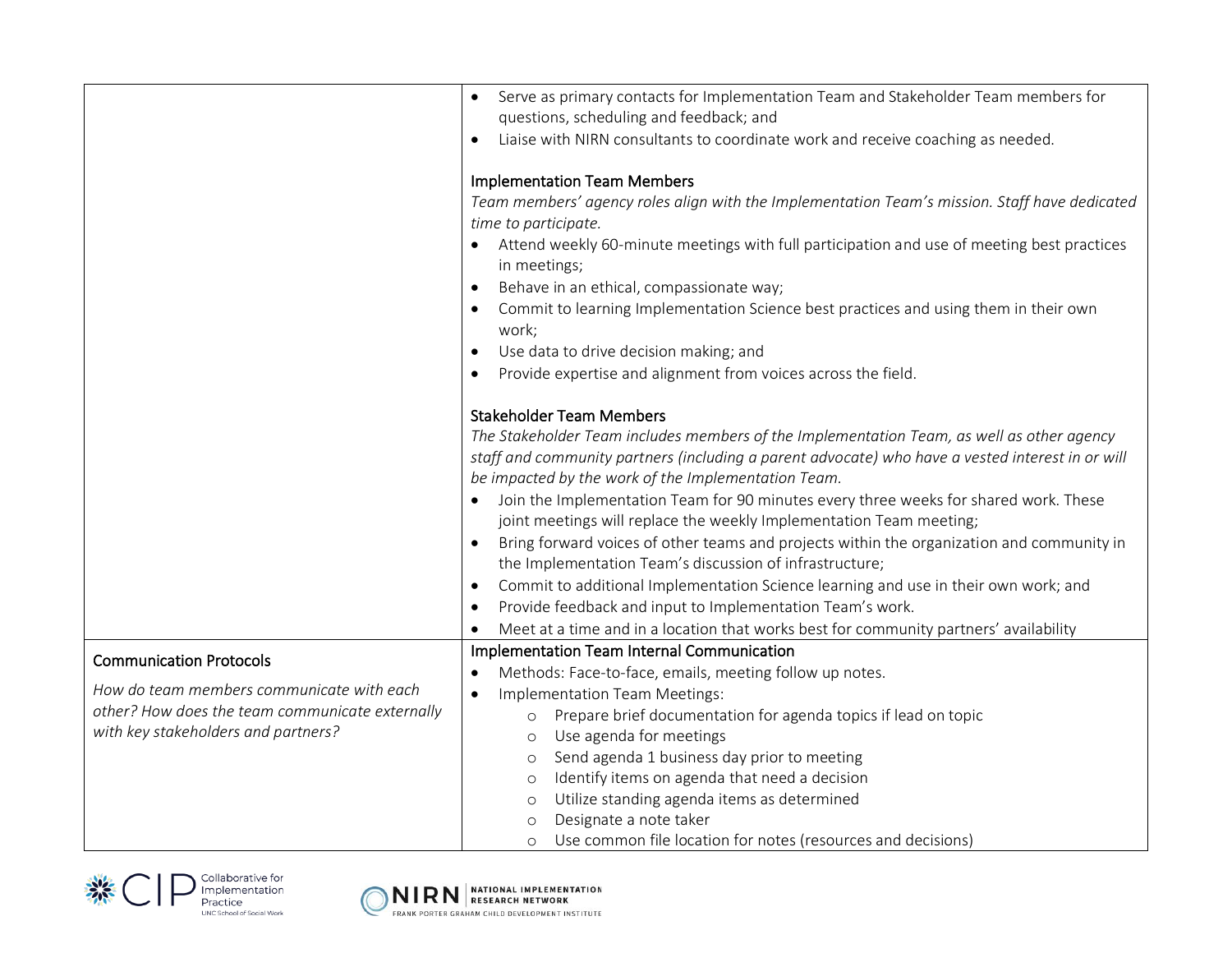|                                                     | Respect the meeting:<br>$\circ$                                                                         |
|-----------------------------------------------------|---------------------------------------------------------------------------------------------------------|
|                                                     | When Implementation Team members cannot attend a meeting, they must<br>notify the full team by email.   |
|                                                     | Implementation Team members must communicate with team leads to<br>$\blacksquare$                       |
|                                                     | understand work done and action items.                                                                  |
|                                                     |                                                                                                         |
|                                                     | Implementation Team External Communication<br><b>ELT</b><br>$\bullet$                                   |
|                                                     | Verbal: updates from ELT Champion to ELT during monthly meetings<br>$\circ$                             |
|                                                     | Written: email updates from Implementation Team on progress, requests for                               |
|                                                     | feedback on work products                                                                               |
|                                                     | Stakeholder Team<br>$\bullet$                                                                           |
|                                                     | Verbal: updates and facilitated discussion at Stakeholder Team meetings<br>$\circ$                      |
|                                                     | Written: email updates from Implementation Team on progress, requests for                               |
|                                                     | feedback on work products                                                                               |
|                                                     | Other partners<br>٠                                                                                     |
|                                                     | All related agency teams have been inventoried. For each team, a contact person<br>$\circ$              |
|                                                     | from the Implementation Team will be identified as the communication liaison. The                       |
|                                                     | communication liaison will be responsible for executing a standard agenda item at all<br>meetings:      |
|                                                     | What from our work today should be communicated to the<br>Implementation Team?                          |
|                                                     |                                                                                                         |
|                                                     | What information or feedback do we need from the Implementation<br>Team?                                |
|                                                     |                                                                                                         |
|                                                     | <b>Expectations for Communication:</b>                                                                  |
|                                                     | Present information to have a unified message on issues.<br>$\bullet$                                   |
|                                                     | Provide honest, verbal, written communication identifying opportunities for those who want<br>$\bullet$ |
|                                                     | to design and provide input on all perspectives.                                                        |
|                                                     | Make explicit connections and include context for decisions.<br>$\bullet$                               |
|                                                     | Respect time for processing-identify relevant information.<br>$\bullet$                                 |
| <b>Available Resources</b>                          | Knowledge and expertise of staff<br>$\bullet$                                                           |
|                                                     | Weekly Executive Leadership meetings<br>$\bullet$                                                       |
| What resources (e.g., time, administrative support, | Community voices<br>$\bullet$                                                                           |
| funding) are available to the team or project?      | Administrative supports<br>$\bullet$                                                                    |
|                                                     | NIRN consultants<br>$\bullet$                                                                           |





 $\overline{\mathsf{NIRN}}$  Research network FRANK PORTER GRAHAM CHILD DEVELOPMENT INSTITUTE